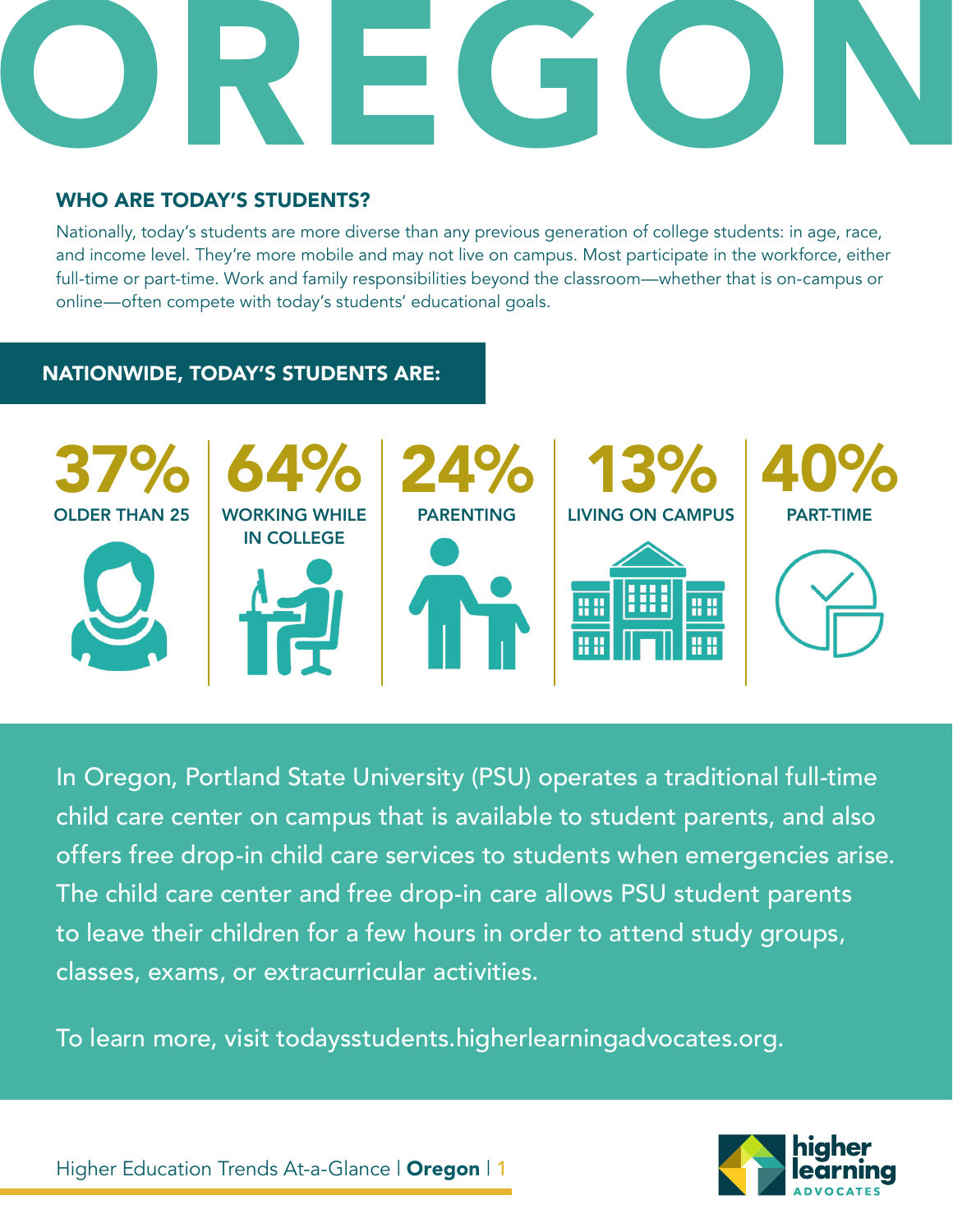

To better understand how Oregon compares to the national higher education landscape, look to the data below detailing trends in enrollment, federal student aid, tuition and fees, earnings, and attainment comparing national and state level data.



*most-americans-pay-off-their-student-loans.html*



#### Higher Education Trends At-a-Glance | Oregon | 2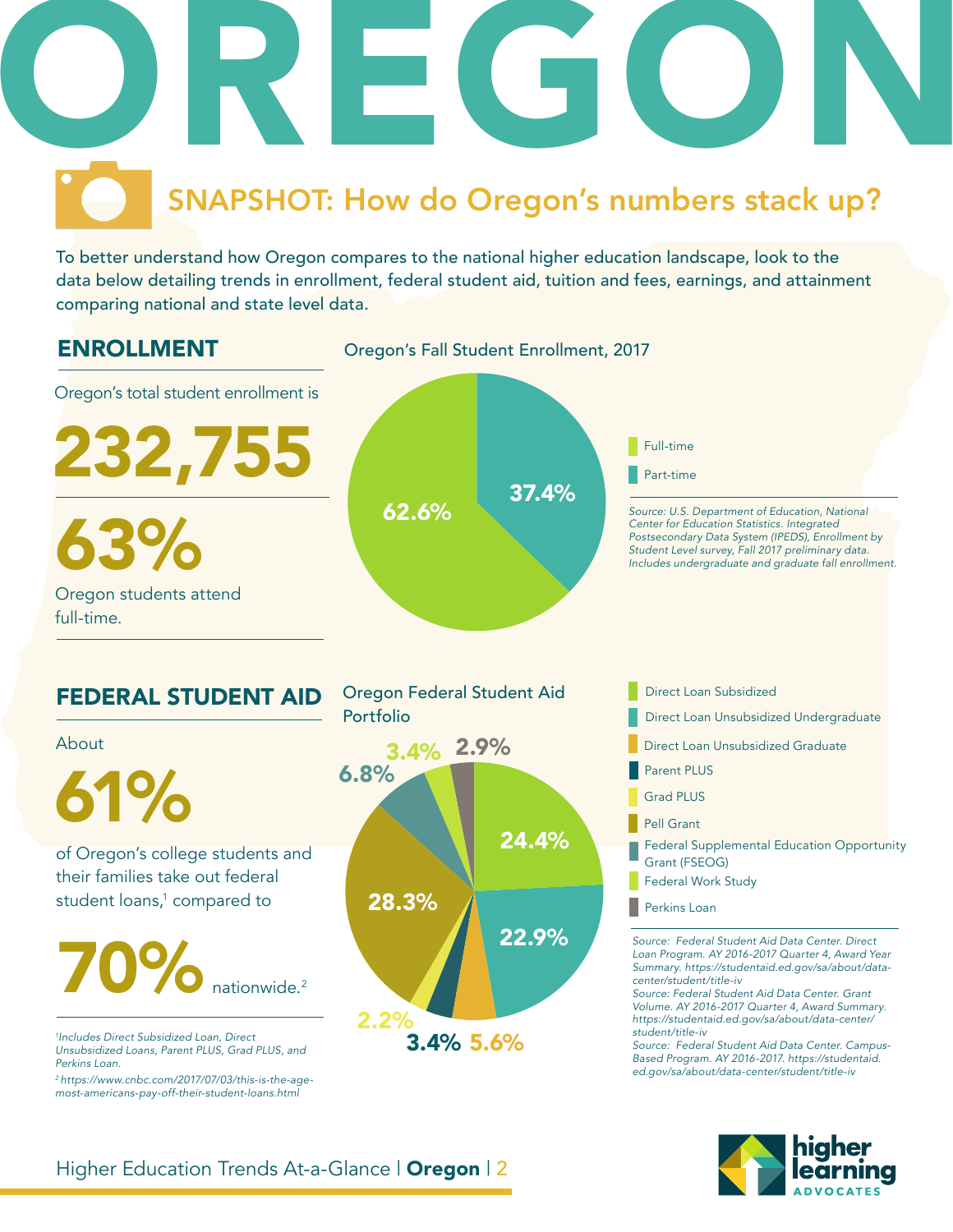### OREGON SNAPSHOT: How do Oregon's numbers stack up?

### TUITION & FEES

Oregon's institutions of higher education tuition & fees are above the national average.

*Source: College Board. Trends in College Pricing 2018. Figure 5 and 6. https://trends.collegeboard. org/college-pricing*

*Source: College Board. Average Tuition and Fees and Room and Board in Current Dollars, 2017-18 and 2018-19.*

*https://trends.collegeboard.org/college-pricing/* figures-tables/average-published-undergraduate*charges-sector-2018-19*



Average Tuition & Fees | 2018-2019

Percentage of Degrees & Certificates Awarded | 2016-2017



ATTAINMENT

In 2016-2017, about-average rates of Oregon students obtained postsecondary degrees and credentials compared to the rest of the nation.

*Source: U.S. Department of Education, National Center for Education Statistics. Integrated Postsecondary Education Data System (IPEDS), Completions Survey by Gender, 2016-2017 academic year. Source: Ginder, S.A., Kelly-Reid, J.E., and Mann, F.B. (2018). Postsecondary Institutions and Cost of Attendance in 2017– 18; Degrees and Other Awards Conferred, 2016–17; and 12-Month Enrollment, 2016–17: First Look (Provisional Data) (NCES 2018-060rev). U.S. Department of Education. Washington, DC: National Center for Education Statistics. Retrieved November 2018 from https://nces.ed.gov/pubs2018/2018060REV.pdf* Note: Certificates only include less than one year and at *least one year but less than 4 years.* 

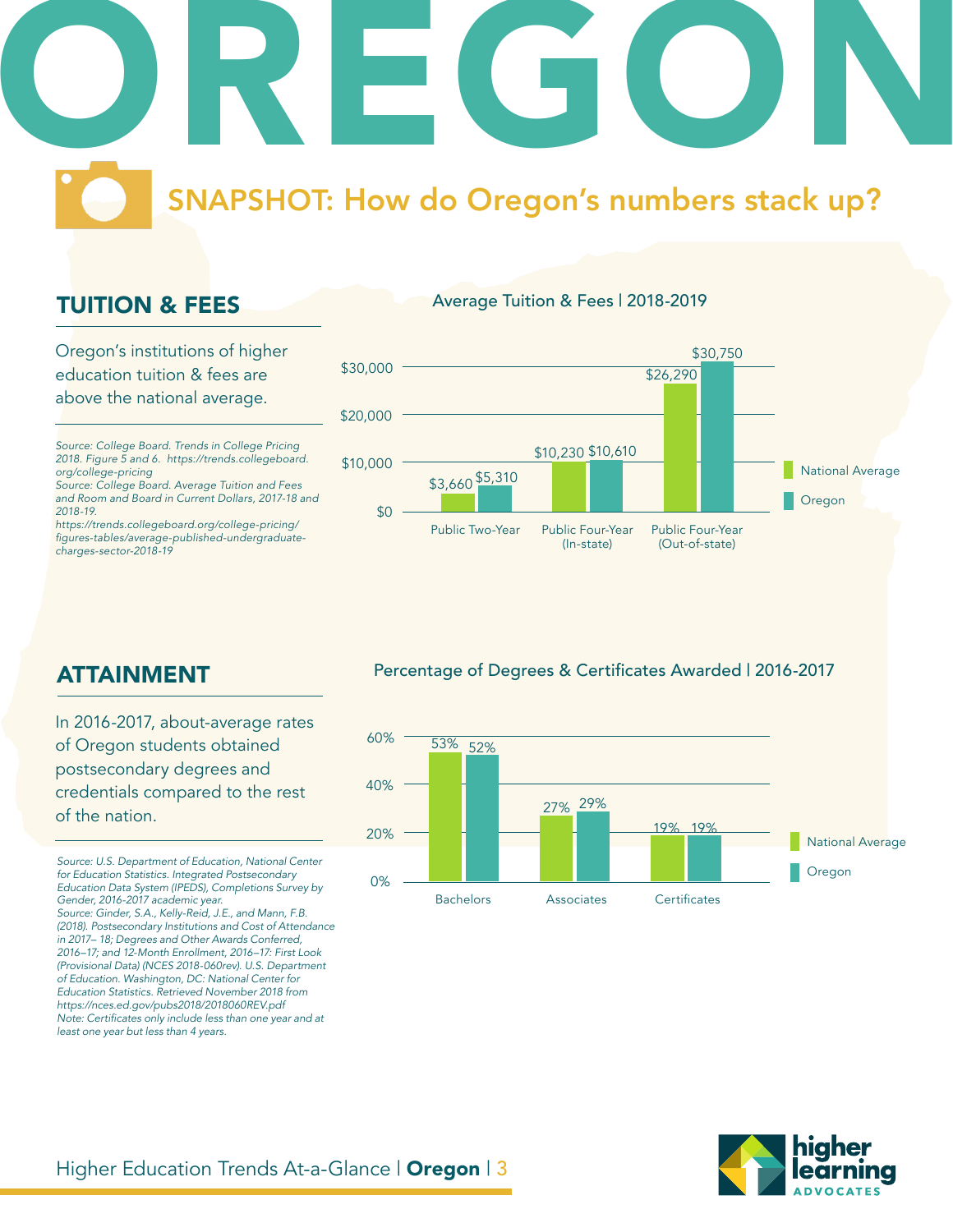# OREGON SNAPSHOT: How do Oregon's numbers stack up?

### ATTAINMENT *continued*

Oregon Education Levels for Residents Ages 25-64

As of February 2019,

47.9%

of Oregon residents ages 25-64 have obtained a certificate or postsecondary degree.

NATIONALLY,

47.6%

of Americans ages 25-64 have obtained a certificate or postsecondary degree.3



#### Percentage of Oregon Residents Ages 25-64 with at least an Associate's Degree by Race



*Source: Lumina Foundation. A Stronger Nation. February 21, 2019. http://strongernation.luminafoundation.org/ report/2019/#state/OR*

<sup>3</sup>*http://strongernation.luminafoundation.org/ report/2019/#state/OR*

Higher Education Trends At-a-Glance | Oregon | 4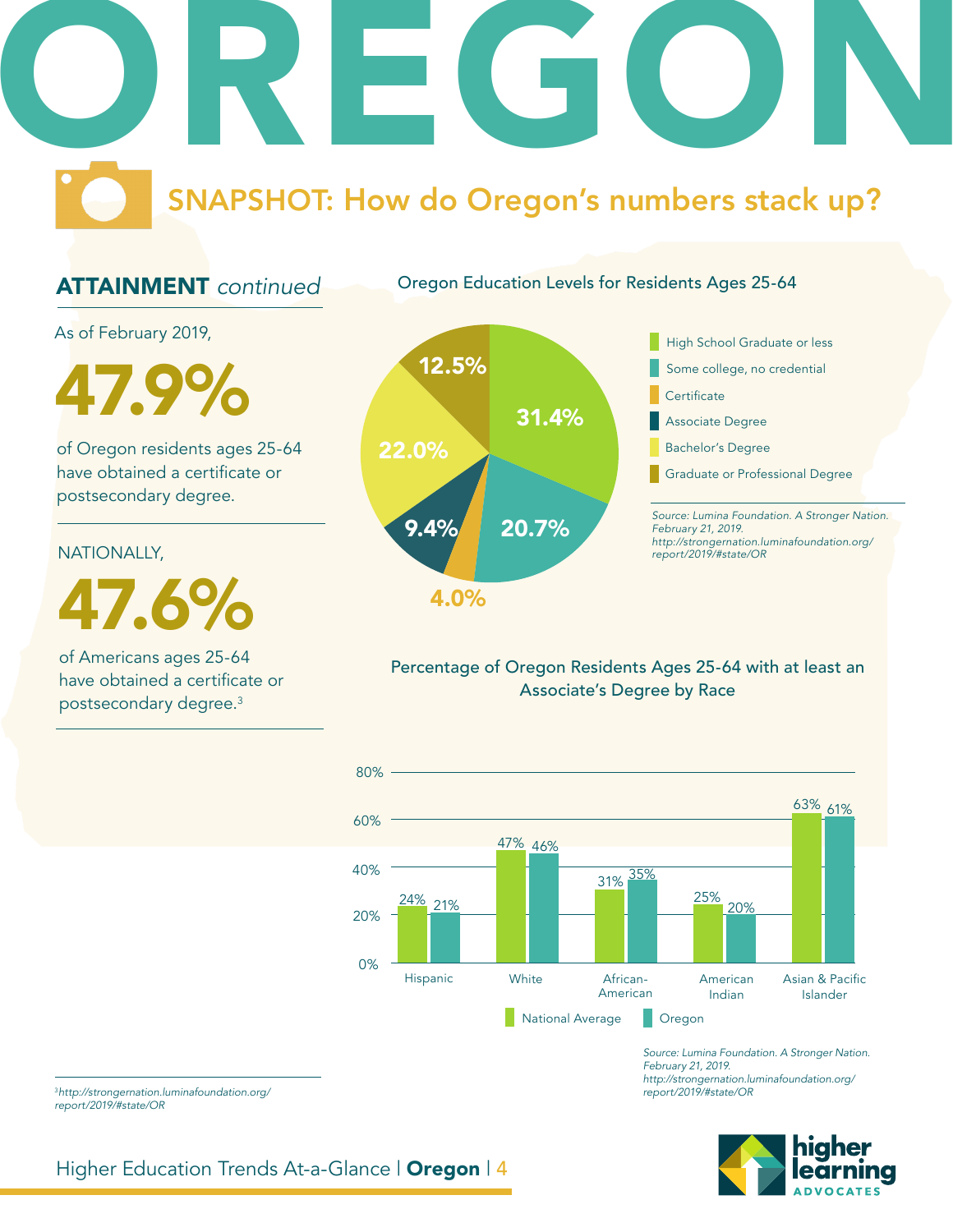## OREGON SNAPSHOT: How do Oregon's numbers stack up?

### EARNINGS AND EMPLOYMENT

Americans who earn a postsecondary degree or credential have higher earnings potential.

*Source: Georgetown University Center for Education*  and Workforce. Certificates: Gateway to Gainful *Employment and College Degrees. https://cew.* georgetown.edu/cew-reports/certificates/

Oregon workers with higher levels of postsecondary attainment have more earning power than their peers with less than a bachelor's degree. However, the median earnings of Oregon residents is below the national average for high school graduates and residents with postsecondary degrees.

*Source: U.S. Census Bureau, Earnings in the Past 12 Months, 2012-2016 American Community Survey 5-Year Estimates.*

https://factfinder.census.gov/faces/tableservices/ *jsf/pages/productview.xhtml?pid=ACS\_09\_5YR\_ S1501&prodType=table*

#### The majority of jobs nationwide in 2020 will require education beyond high school.

*Source: Anthony P. Carnevale, Nicole Smith, and Jeff Strohl. Georgetown Center for Education and Workforce. Recovery: Job Growth and Education Requirements through 2020. June 26, 2013. https://cew.georgetown.edu/cew-reports/ recovery-job-growth-and-education-requirementsthrough-2020/*

#### National Average Earnings of U.S. Workers By Educational Attainment



#### Median Earnings by Educational Attainment for Oregon Residents Aged 25 and Over



#### Percentage of Jobs that will Require Postsecondary Education by 2020





#### Higher Education Trends At-a-Glance | Oregon | 5